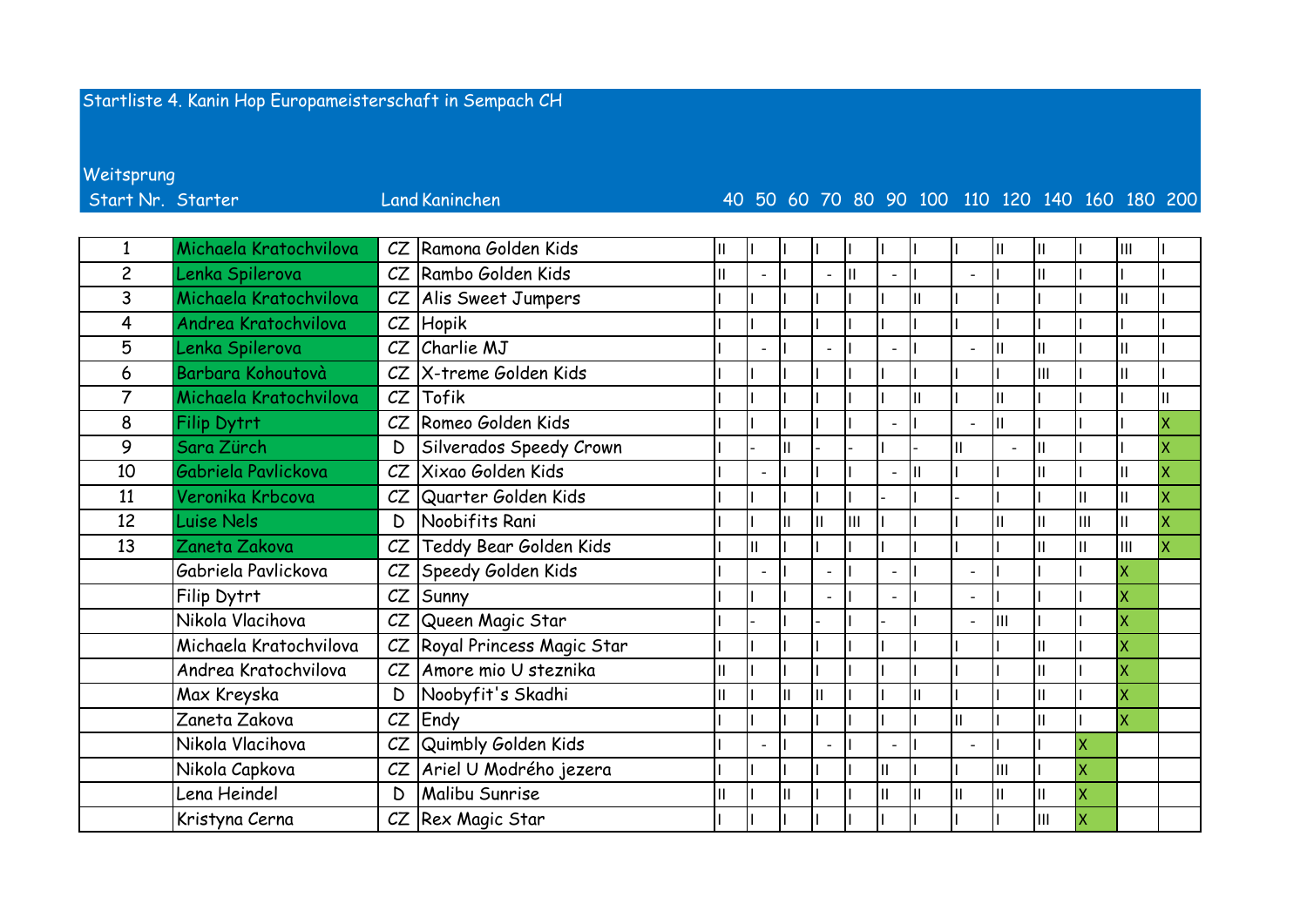| Tabea Bernhard         | D  | Sammy                            | $\mathsf{II}$ |               | $\mathbf{III}$ |                            |     | $\mathbf{I}$ | Iн            | III                     |     | Iш                      | ΙX |  |
|------------------------|----|----------------------------------|---------------|---------------|----------------|----------------------------|-----|--------------|---------------|-------------------------|-----|-------------------------|----|--|
| Kristyna Cerna         | CZ | Monty od Modrého jezra           |               |               |                |                            |     |              |               |                         |     | $\overline{\mathsf{x}}$ |    |  |
| Kristyna Cerna         | CZ | Edie Sovalen                     | $\mathsf{II}$ |               |                |                            | Iш  |              | Iш            | Iш                      |     | $\overline{\mathsf{x}}$ |    |  |
| Kyra Seidl             | D  | Noobyfits Baldur                 | $\mathbf{II}$ |               |                |                            | Iш  | IШ           | Iш            |                         | lπ  | $\overline{\mathsf{x}}$ |    |  |
| Tabea Bernhard         | D  | Lucky Luke                       | Ш             | $\mathbf{II}$ | III            |                            | Iш  | $\mathbf{I}$ | Iш            | Ш                       | Iш  | $\overline{\mathsf{x}}$ |    |  |
| Tabea Bernhard         | D  | Sweet Little Madonna             | Iш            | $\mathbf{II}$ | III            |                            | Iıı | $\mathbf{I}$ |               | Iш                      | Iıı | $\overline{\mathsf{x}}$ |    |  |
| Sara Zürch             | D  | Snöfligans Fighting The Darkness |               |               |                |                            |     | П            |               | Iш                      | Iш  | $\overline{\mathsf{x}}$ |    |  |
| Tess Baggenstoss       | CH | Superman                         |               |               | Ш              |                            |     |              |               |                         |     | $\overline{\mathsf{x}}$ |    |  |
| Barbara Kohoutovà      | CZ | Maxinka                          | Iш            | $\mathbf{II}$ | $\mathbf{II}$  |                            |     |              | $\mathbf{II}$ |                         | X   |                         |    |  |
| Marie-Kristin Bauer    | D  | Katzuro                          |               |               | $\mathsf{II}$  | $\ensuremath{\mathsf{II}}$ |     |              | Ш             | Ш                       | X   |                         |    |  |
| Luise Nels             | D  | Noobifits Odin                   | Ш             |               | $\mathbf{I}$   | IШ                         |     |              |               | $\overline{\mathsf{x}}$ |     |                         |    |  |
| Zuzana Duskova         | CZ | Goldik                           |               |               |                |                            |     |              | Ιx            |                         |     |                         |    |  |
| Vanessa Bissegger      | CH | Max                              | Ш             | $\mathbf{H}$  |                |                            | Ш   | X            |               |                         |     |                         |    |  |
| Dr. Ulrike Ritter      | D  | Adventina 12                     | Ш             |               |                |                            | ΙX  |              |               |                         |     |                         |    |  |
| Tamara Schwarz         | CH | Pia                              | $\mathbf{II}$ |               |                |                            | x   |              |               |                         |     |                         |    |  |
| Lena Heindel           | D  | Lilly                            | Iш            | $\mathbf{II}$ |                |                            | ΙX  |              |               |                         |     |                         |    |  |
| Lisa Sommer            | CH | Shadow                           |               | $\mathsf{II}$ | П              |                            | x   |              |               |                         |     |                         |    |  |
| Joshua Bernhard        | D  | Speedy                           | $\mathbf{II}$ |               | $\mathbf{II}$  | II                         | X   |              |               |                         |     |                         |    |  |
| Nadin Sommer           | CH | Johnny                           | $\mathbf{I}$  |               |                | $\mathbf{III}$             |     |              |               |                         |     |                         |    |  |
| Michaela Kratochvilova | CZ | Wanda Golden Kids                |               |               | $\mathbf{I}$   | Iш                         |     |              |               |                         |     |                         |    |  |
| Vanessa Bissegger      | CH | Shisha                           |               |               | Ш              | ΙX                         |     |              |               |                         |     |                         |    |  |
| Vanessa Bissegger      | CH | Schneeball                       |               |               | X              |                            |     |              |               |                         |     |                         |    |  |
| Sara Zürch             | D  | Baja                             | $\mathsf{II}$ | $\mathbf{II}$ | X              |                            |     |              |               |                         |     |                         |    |  |
| <b>Rike Daetz</b>      | D  | Otto Lilienthal                  |               |               | X              |                            |     |              |               |                         |     |                         |    |  |
| Elin Baggenstoss       | CH | Honey                            | Ш             | X             |                |                            |     |              |               |                         |     |                         |    |  |
| <b>Rike Daetz</b>      | D  | DZ Prälat                        | Ш             | X             |                |                            |     |              |               |                         |     |                         |    |  |
| Joshua Bernhard        | D  | Luna                             |               |               |                |                            |     |              |               |                         |     |                         |    |  |
| Kyra Seidl             | D  | Missi                            | X             |               |                |                            |     |              |               |                         |     |                         |    |  |
| Tabea Bernhard         | D  | Frieda Friedlich                 |               |               |                |                            |     |              |               |                         |     |                         |    |  |
| Lea Sager              |    | CH Saphira                       |               |               |                |                            |     |              |               |                         |     |                         |    |  |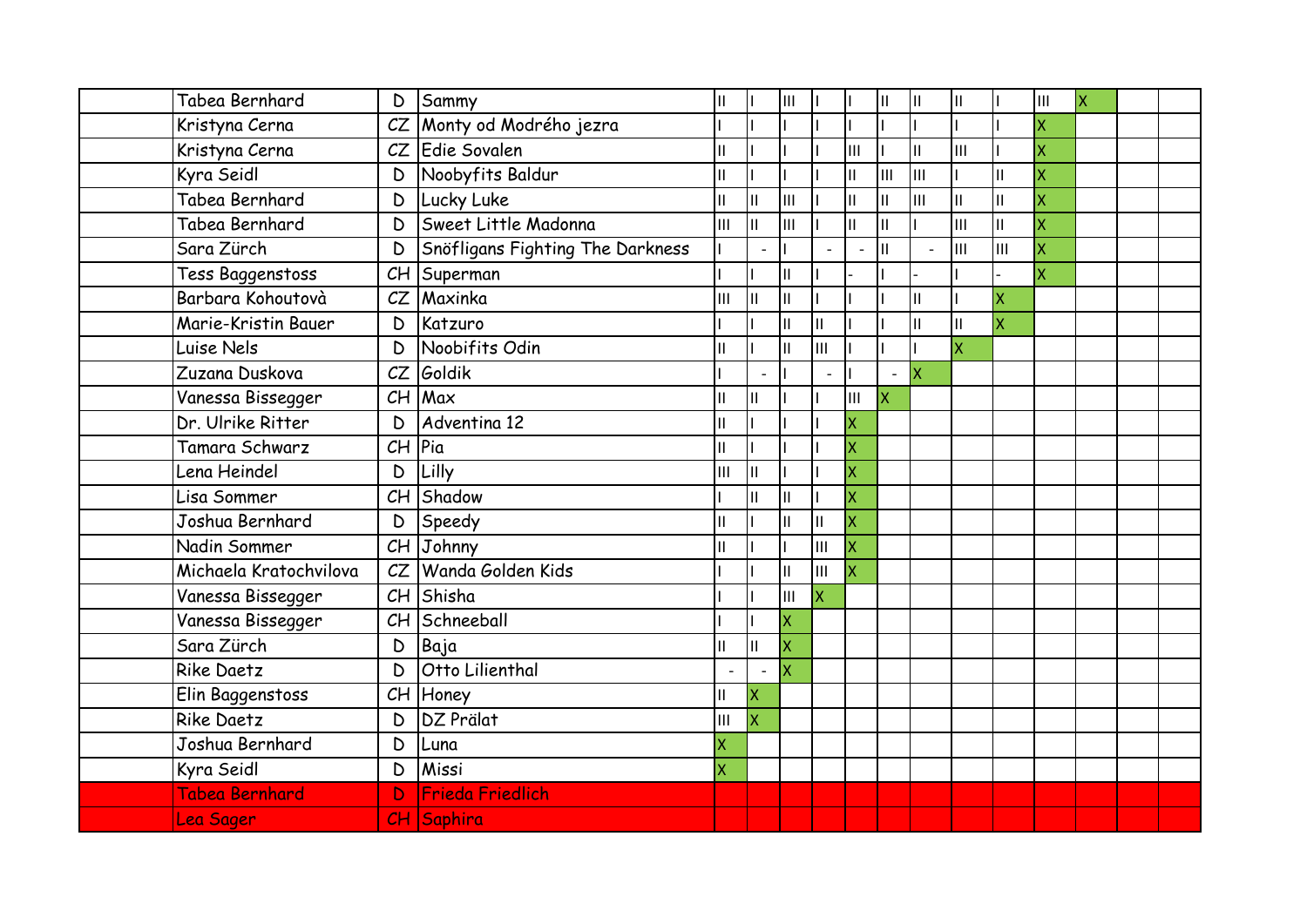| Jasmin Gorzelany           |    | D Lenox                           |  |  |  |  |  |  |  |
|----------------------------|----|-----------------------------------|--|--|--|--|--|--|--|
| Katharina Wermuth          |    | CH Royal Diamonds Coronita        |  |  |  |  |  |  |  |
| Sandra Lanz                |    | CH Isidor                         |  |  |  |  |  |  |  |
| Veronika Wermuth           |    | <b>CH Vodka Golden Kids</b>       |  |  |  |  |  |  |  |
| <b>Anne-Kathrin Bauer</b>  | D. | Daiki Chico                       |  |  |  |  |  |  |  |
| Katharina Lehnhardt        |    | CH Cookie                         |  |  |  |  |  |  |  |
| Lada Sipova                |    | CZ Sandokan Golden Kids           |  |  |  |  |  |  |  |
| Lea Sager                  |    | $CH$ Alana                        |  |  |  |  |  |  |  |
| Jasmin Gorzelany           | D. | <b>Bacardi CH</b>                 |  |  |  |  |  |  |  |
| Katharina Wermuth          |    | CH Royal Diamonds Champion Alexej |  |  |  |  |  |  |  |
| Andrea Kratochvilova       |    | <b>CZ</b> Showman                 |  |  |  |  |  |  |  |
| Lea Sager                  |    | CH Zorro                          |  |  |  |  |  |  |  |
| <b>Marie-Kristin Bauer</b> | D. | Chardoney                         |  |  |  |  |  |  |  |
| Sandra Lanz                |    | <b>CH Rocky</b>                   |  |  |  |  |  |  |  |
| Veronika Wermuth           |    | CH Becherovka Golden Kids         |  |  |  |  |  |  |  |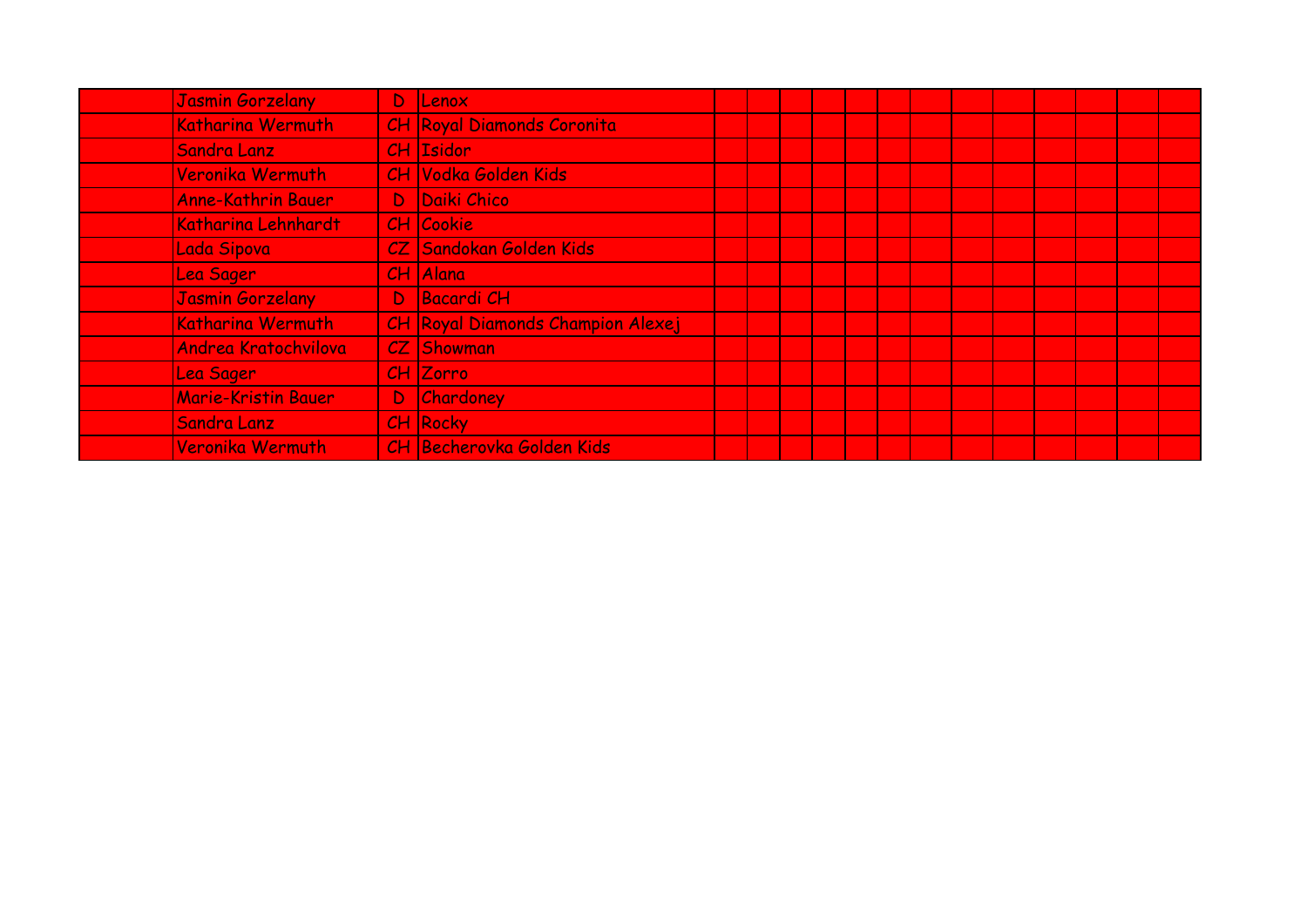

| $\mathbf{III}$             | $\overline{\phantom{a}}$ | $\mathbf{I}$             | $\mathbf{I}$            | Ī |  |
|----------------------------|--------------------------|--------------------------|-------------------------|---|--|
| $\overline{\mathbf{u}}$    | $\overline{\phantom{a}}$ | $\overline{\phantom{a}}$ | $\overline{\mathsf{x}}$ |   |  |
| $\overline{\mathbf{u}}$    | $\overline{\phantom{a}}$ | $\overline{\mathsf{x}}$  |                         |   |  |
| $\times$ $\times$ $\times$ |                          |                          |                         |   |  |
|                            |                          |                          |                         |   |  |
|                            |                          |                          |                         |   |  |
|                            |                          |                          |                         |   |  |
|                            |                          |                          |                         |   |  |
|                            |                          |                          |                         |   |  |
|                            |                          |                          |                         |   |  |
|                            |                          |                          |                         |   |  |
|                            |                          |                          |                         |   |  |
|                            |                          |                          |                         |   |  |
|                            |                          |                          |                         |   |  |
|                            |                          |                          |                         |   |  |
|                            |                          |                          |                         |   |  |
|                            |                          |                          |                         |   |  |
|                            |                          |                          |                         |   |  |
|                            |                          |                          |                         |   |  |
|                            |                          |                          |                         |   |  |
|                            |                          |                          |                         |   |  |
|                            |                          |                          |                         |   |  |
|                            |                          |                          |                         |   |  |
|                            |                          |                          |                         |   |  |